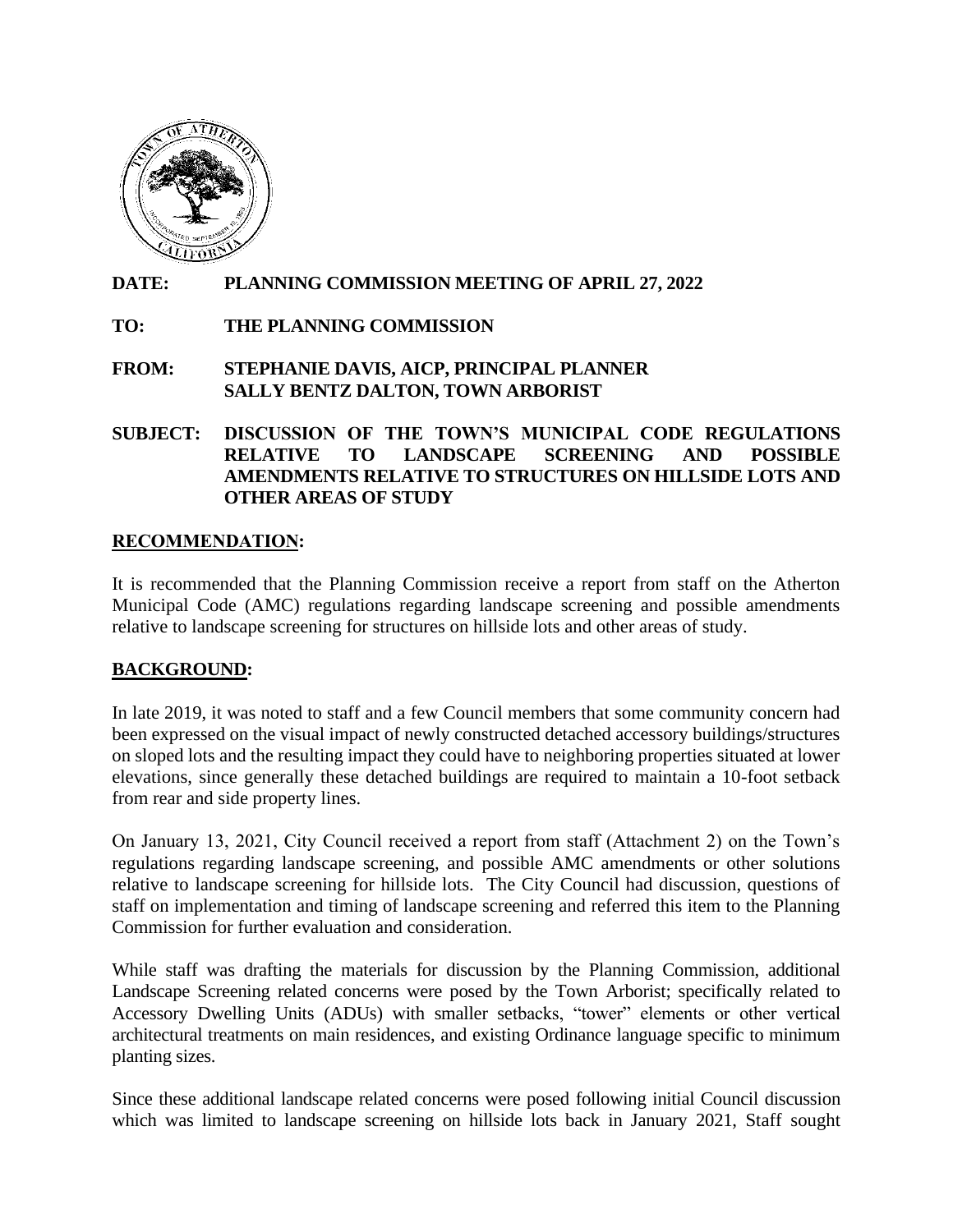additional Council direction at their February 5, 2022 meeting. At this meeting the Council provided staff additional direction related to minimum tree plantings sizes, reduced sloped percentage to consider for hillside lots, addressing lighting, and discussion on ADUs.

Staff is seeking additional Planning Commission direction on these topics prior to developing any proposed, formal Municipal Code amendments for future Planning Commission consideration and ultimate recommendation to the City Council.

## **ANALYSIS:**

## *Existing Regulations*

Chapter 17.50 "Landscape Screening" (Attachment 1) of the AMC governs landscape screening requirements for new construction, additions, and accessory building and structures over certain heights and at certain distances from property lines. The purpose is to reduce the impact of structures on neighborhoods and to provide for the maintenance of the individual privacy of homes in a neighborhood to a reasonable degree by requiring landscape screening. This chapter requires plantings be of adequate size and spacing, with trees being a minimum of 24-inch box size and shrubs being a minimum of 15 gallon in size, and that such selected plantings will adequately screen within a period of five (5) years from date of issuance of building permit. However, the Ordinance does give discretion to the Town Arborist to require additional and/or larger plantings in order to achieve adequate landscape screening for the individual property. The requirement that such approved landscape screening plan will adequately screen within five (5) years, begins the day a permit is issued for a new building/structure. In the case of a development site that has multiple permits (such a permit for a main residence, permit for a pool house, permit for an ADU, permit for a detached covered patio, etc.), and in which permits may be issued at staggered times, the five (5) year deadline will begin at time of permit issued for the main residence, even if subsequent permits for other ancillary buildings/structures do not happen for some time after the main residence.

Approved landscape screening plans are required to be installed in conformance with the approved plans prior to the final inspection or issuance of a certificate of occupancy (unless delay is authorized by the Building Official). However, in the case of phased building construction, the Town Building Official may permit phased installation of landscape screening, and if the required landscaping is not installed prior to the final inspection, then a deposit and written agreement stating that all required landscaping shall be installed within six months, may be executed.

The Ordinance does not require landscape screening in the front of homes contiguous to a street, only along the sides and the rear. It also does not distinguish the specific type/species of plantings or reference an approved Town plant/tree list. The Town Arborist assesses each property, and its neighbors, existing physical landscaped condition(s) in reviewing for compliance of a landscape screening plan. There are no requirements specific to plantings on hillside lots where buildings may appear taller than actual height limits due to surrounding slopes<sup>1</sup>.

<sup>&</sup>lt;sup>1</sup> Allowable development regulations for detached accessory buildings/structures are governed by Chapter 17.40 "Accessory Buildings and Structures" and Chapter 17.42 "Building Height and Measurement" of the AMC. Generally, such buildings/structures have the following setback requirements for a standard (non-corner) lot; 10 feet from side and rear property lines, and 120 feet from the front property line or 30 feet behind the front line of the main residence, whichever is less. Accessory buildings/structures have a maximum overall height of 15 feet,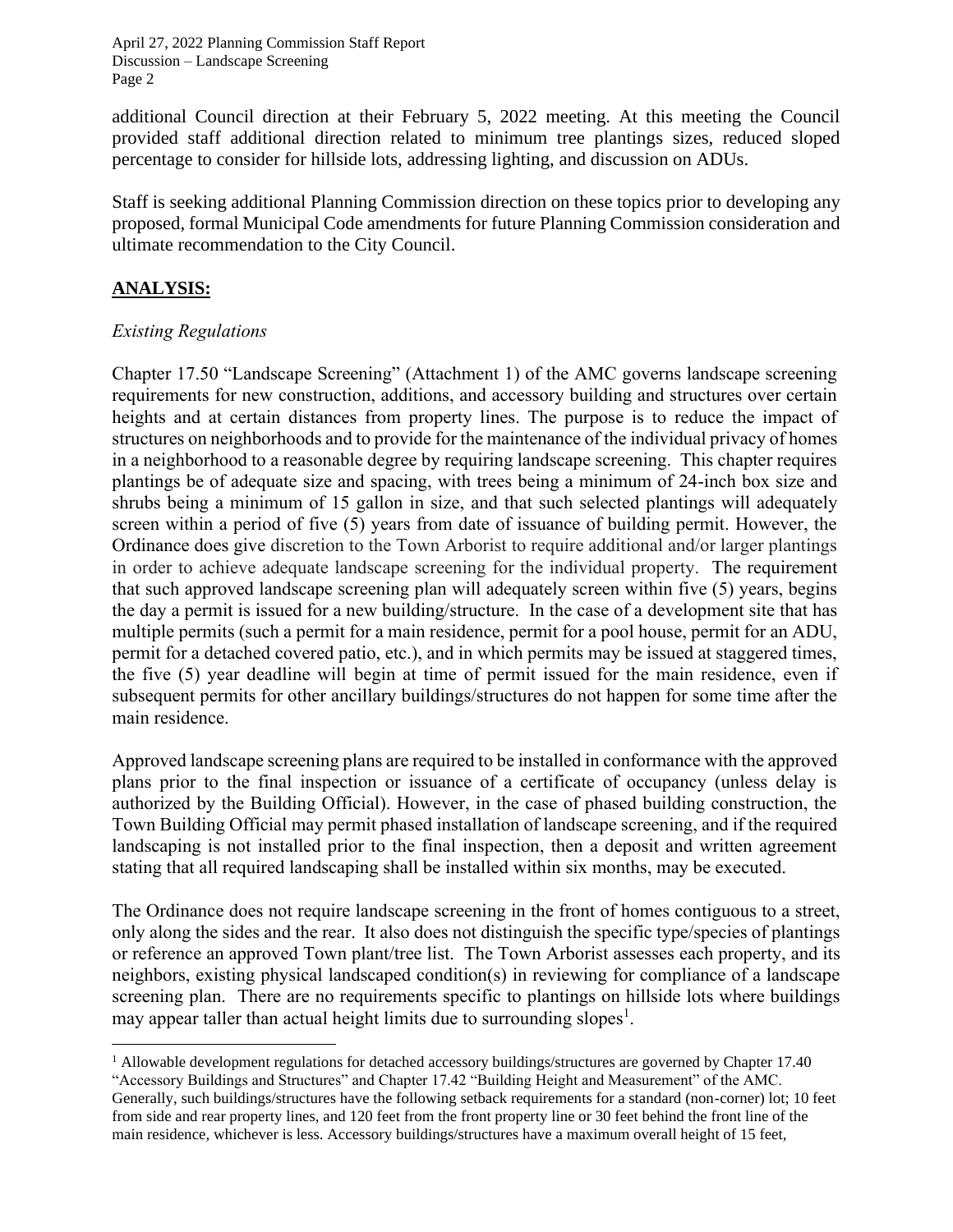#### *Landscape Screening Topics for Discussion and Requested Direction*

Staff has included an initial draft, revised Landscape Screening Ordinance for Commission discussion and feedback addressing the topics summarized below and incorporating feedback received by the City Council at their February 23, 2022 meeting, – see Attachment 1. It is envisioned that additional revisions following Commission discussion and direction would be brought back to the Planning Commission, in a revised, draft Ordinance with request for review and a recommendation to the City Council at the May 25, 2022 Planning Commission meeting.

#### **1. Hillside Screening and Specificity on Planting Types/Species and Sizes**

Concern had been expressed to staff on the visual massing impact for down sloped neighbors looking up at neighboring buildings/structures. These concerns have been largely limited to detached accessory buildings/structures which typically have a 10-foot side and/or rear setback requirement. Main residences are typically situated between  $50 - 60$  feet from a neighboring property so those have less concern. On a "hillside" lot, depending on the actual amount and percentage of slope, the resulting overall detached accessory building/structure height may appear taller than the allowed 15 feet (or up to 16 feet for an Accessory Dwelling Unit (ADU) which is discussed separately below) when viewed at a lower elevation.

The Zoning Ordinance does not have a defined hillside overlay district or other mapped, defined means of designating a sloped lot as a "hillside" lot. From a practical perspective, any lot in Town with sloped topography that could be of concern will typically exist west of Alameda de las Pulgas, within Town boundaries. For reference, there are approximately 300 single family residential parcels west of Alameda but not all necessarily have significant, sloped topography.

The current landscape screening Ordinance does not differentiate between minimum planting sizes for flat or sloped lots, but simply requires minimum tree sizes to be 24-inch box trees and/or shrubs to be a minimum 15-gallon. It also does include any requirements for some or all plants to be native to California or drought tolerant, nor does it provide any details on prohibited tree species.

#### *Possible Landscape Screening Ordinance Amendments:*

• Hillside Lots: While the Zoning Ordinance has no regulations pertaining to hillside lots, the Subdivision Ordinance does have standards for new subdivisions – effectively the steeper the lot, the greater the minimum lot area, lot width and depth. Specifically, any lot proposing to subdivide with an average cross slope greater than 19.9% is required to have a larger lot of area, width and depth. While implementation of the Landscape Screening Ordinance is not necessarily associated with a subdivision, the awareness of mitigating an impact from steeper sloped lots is vetted in existing Town policy and regulations through the Subdivision Ordinance. Similarly, and based on upon research of

maximum sidewall height of 11 feet, with both measurements taken from Average Natural Grade (ANG). ANG is defined as, "…the average elevation of the natural grade … along the perimeter of the building prior to any cut and fill."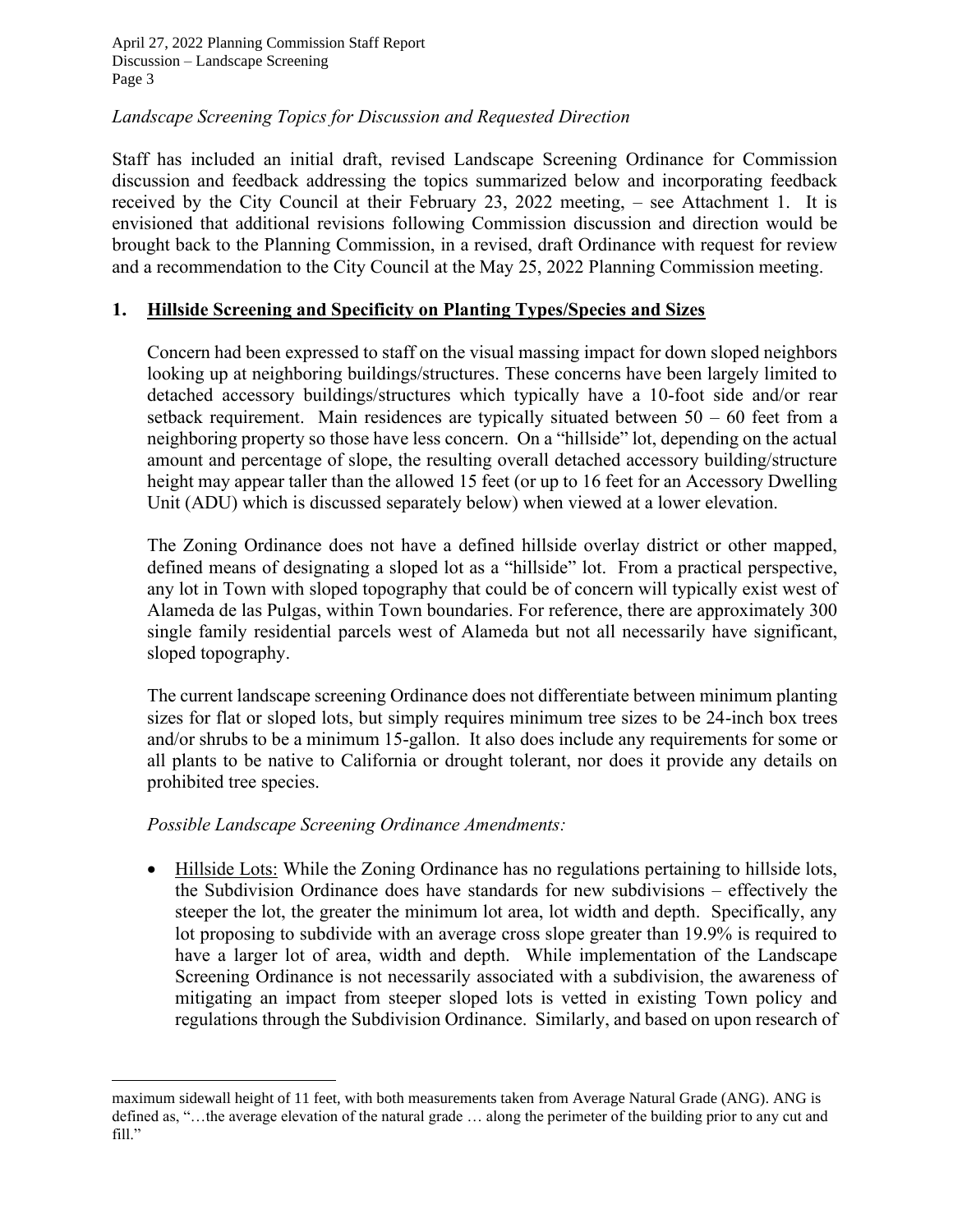other jurisdictions with hillside development criteria, such criteria become applicable to a property with a slope of 15% or greater.

As such, "hillside lot, for purposes of the Landscape Screening Ordinance, is drafted to encompass properties with an average cross slope of 15% or greater within Attachment 1. Any property with an average cross slope of less 15% would be considered a "nonhillside lot". Language has been added requiring landscape screening plans to include the average lot cross slope of the lot, to confirm applicability to staff during the plan check process See Attachment 2, Revised Landscape Screening Checklist.

Specificity on Planting Types/Species and Sizes. The Town Arborist notes that most landscape screening applications propose only to plant shrubs (no trees), and the Arborist's subsequent determinations primarily result in the requirement to plant tree(s) at a minimum 24-inch box size or larger in order to meet screening purpose and intent. Bushes are a better screening mechanism than trees, since trees have trunks, the bottom part of the tree does not provide screening and in most cases shrubs can grow faster and can be planted more compactly to provide more extensive screening. The largest bushes available for purchase from nurseries is typically 24-inch box size.

As such, Attachment 1 is further drafted to include provisions differentiating minimum shrub and/or tree coverage and sizes for hillside and non-hillside lots; specifically, that tree and/or shrub sizes for hillside lots be at least 36-inch box size or greater, while properties on non-hillside lots are drafted that tree and/or shrubs be least 24-inch box size or greater. For both hillside and non-hillside lots, language is included allowing the Town Arborist to require larger sizes where warranted.

The Town Arborist has found that a project Landscape Architect will propose a landscape screening plan generally consistent with the overall architectural style of the site's development, and as such, the Town Arborist does not recommend that a Town-specified list of shrubs/trees be created. Instead, the Arborist recommends giving property owners more discretion as to the landscaping aesthetic. This will help avoid the planting of the same species throughout Town which could be problematic in the future if overtaken by a certain pest or disease which could be more likely to happen if a mono crop of species is planted. However, where suitable, language has been added to Attachment 1 noting the planting of California native and/or drought-tolerant plants could be appropriate and is strongly encouraged where appropriate.

The existing Heritage Tree Ordinance contains a list of disfavored, replanting tree species due to their incompatibility with the local environment, health and/or other safety concerns. Attachment 1 includes a recommendation to include this same list of trees within the Landscape Screening Ordinance. Additionally, staff conferred with the Fire Marshal who provided a list of identified tree species with high wildfire hazard identified by CalFire and adopted by San Mateo County to be exempt from permitting requirements in order to increase defensible space and minimize the hazard they pose to life and personal property. The Fire Marshal has noted updates to the local Fire Code will be presented in the near future and as such, requests such trees also be included in the proposed list of disfavored, tree species.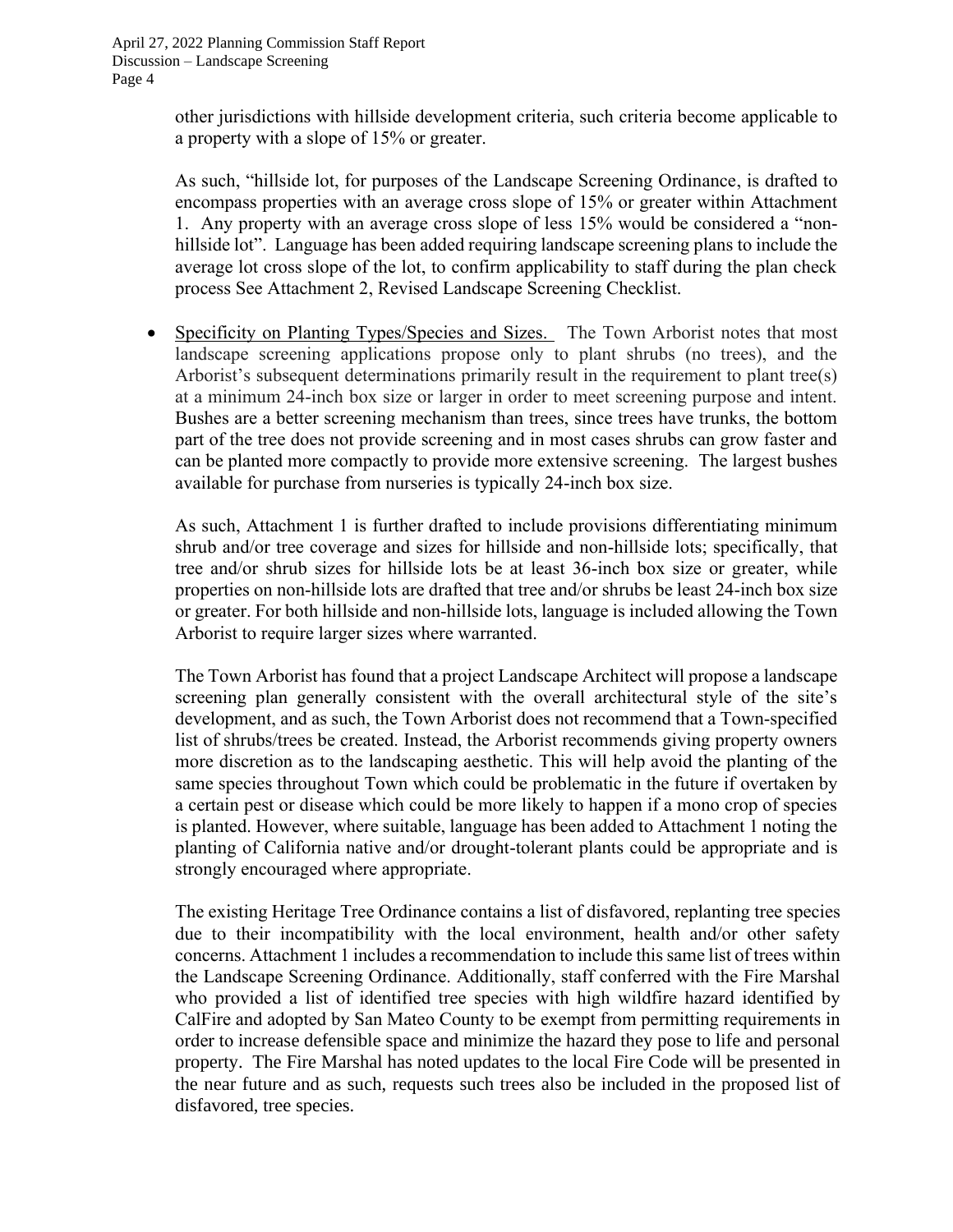- Protection of Existing Trees. The Town Arborist has noted that landscape screening requirements could also benefit from amendment language that addressed existing trees. New screening within the dripline of existing trees, both on-site or on a neighboring property, may damage a tree through excavation for planting and/or irrigation, and irrigation levels. Attachment 1 proposes to include specific regulatory language including delineating the Tree Protection Zone (TPZ) of existing trees, within the Ordinance, so that such damage may be avoided.
- Others per direction of the Planning Commission.

## **2. "Towers" / Vertical Architectural Projections**

The Zoning Ordinance has a maximum allowable overall height of 30 feet and 22 feet for a sidewall for a main residence and further allows some minor exceptions to these height limits under certain criteria. Notably, on main buildings, architectural projections (e.g., towers) totaling no more than four hundred square feet in footprint area are allowed to extend from the main building to a maximum of twenty-eight feet to the sidewall and thirty feet to the roof top. The Town Arborist has noted some concerns in the ability to adequately screen these vertical, architectural projections during review of a landscape screening plan as those architectural details specifying whether or not a "tower"/vertical projection exists are not typically included.

#### *Possible Landscape Screening Ordinance Amendments:*

- Draft language has been added to Attachment 1, to include "towers"/architectural projections to be an additional criterion subject to the Landscape Screening Ordinance. Provisions have been drafted requiring additional planting requirements in order to best screen these massing of these building elements and would be requirements in addition to the standard landscape screening required for the main residence. For this additional layer of screening required, staff is recommending that a minimum of two, 48-inch trees be planted inwards of a property line, closer to the "tower"/architectural element, from each angle visible to adjacent neighbors. Language has been added requiring landscape screening plan checklist (Attachment 2) to affirm if the approved main residence included the provision of a "tower"/architectural projection, to confirm applicability to staff during the plan check process.
- Others per direction of the Planning Commission.

## **3. Accessory Dwelling Units (ADUs)**

Allowable development regulations for Accessory Dwelling Units (ADUs) are governed by Chapter 17.52 and allow detached ADU a height limit of 16 feet, and rear and side yard setbacks for any ADU may be reduced to four feet – significantly less than the Town's minimum setback standards. Current Ordinance language for landscape screening of ADUs is noted "*shall be installed to the greatest extent feasible."* In considering any objective landscape screening standards relative to ADUs, the Town should be sensitive that any such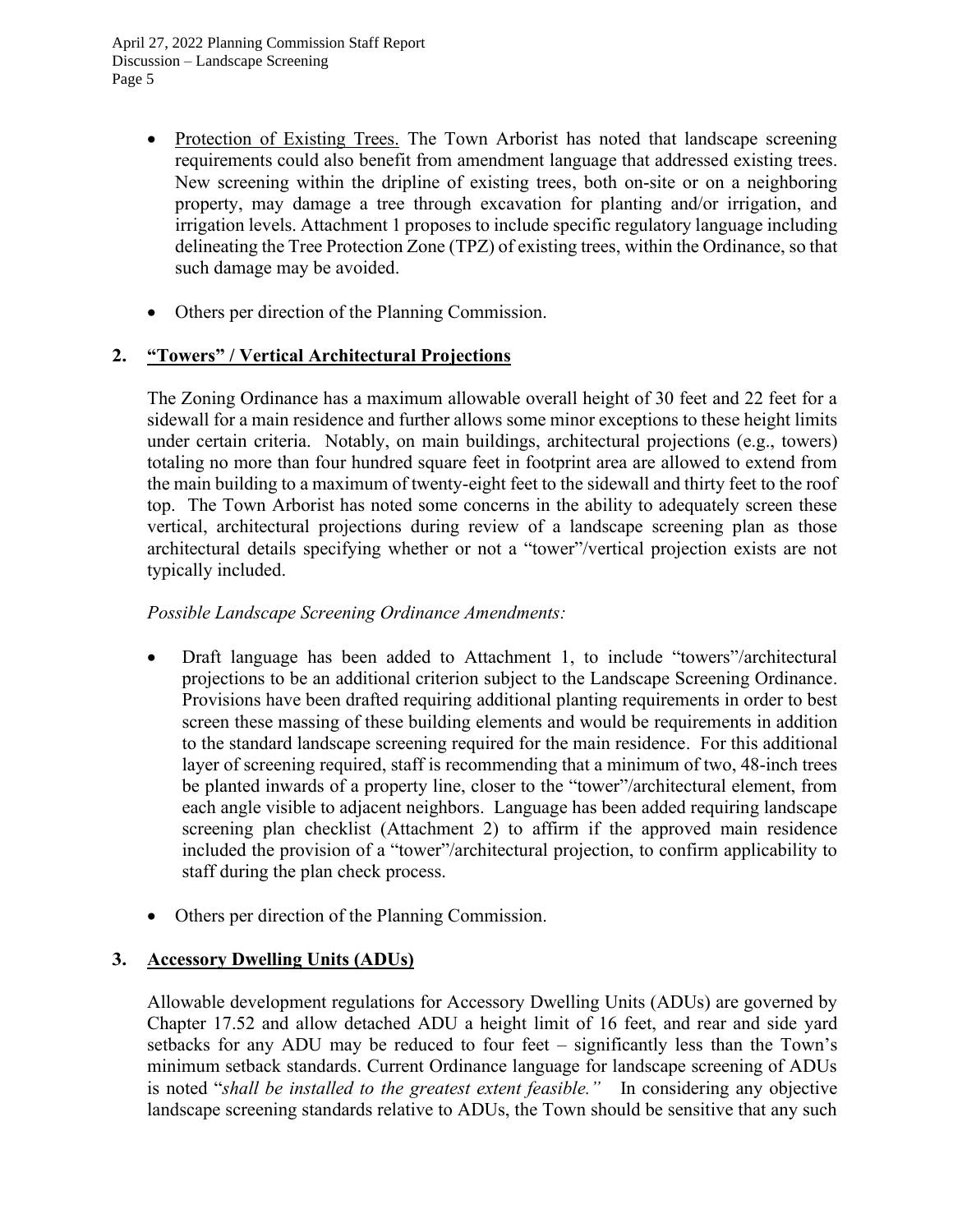standards need to be "*sufficiently objective to allow ministerial review of an ADU and…. must not unduly constrain the creation of ADUs"* in accordance with State law.

## *Possible Landscape Screening Ordinance Amendments:*

• The Town Arborist has noted the challenges in developing a landscape screening plan that adequately meets the purpose and intent of the Landscape Screening Ordinance with such a small, constrained area (i.e., within a 4-foot setback, or 4-foot clearance between a building and a fence). The Arborist notes that any planting/tree larger than 24-in box in size would not fit and further, could cause infrastructure and property line conflicts. Staff also met with the Menlo Park Fire Protection District Fire Marshal. As noted above, the Fire Marshal noted the State is in process of updating the Fire Code which will require defensible space around buildings, including the provision that no plantings incur within five (5) from a building.

As such, Staff recommends efforts to screen detached ADUs with 4-foot setbacks be evaluated through other Municipal Code regulations and not through the landscape screening Ordinance per direction of the Fire Marshal and the limitations identified by the Tow Arborist. To address the concerns and direction of the Fire Marshal and for consistency with upcoming Fire Code revisions, staff has included draft language prohibiting plantings within five (5) feet from the outermost perimeter of a building.

• Others per direction of the Planning Commission.

## **CONCLUSION:**

It is the purpose of the Landscape Screening Ordinance *"…to reduce the impact of structures on neighborhoods and to provide for the maintenance of the individual privacy of homes in a neighborhood to a reasonable degree by requiring landscape screening where appropriate*". Consideration of amendments to the Landscape Screening or any Ordinances of the AMC specific to attempting to mitigate aesthetic impacts of detached buildings and structures to neighboring properties on hillside lots and better address other related topics as discussed above could be found to support the following adopted General Plan goals:

- *Land Use Goal 1.210: To preserve the Town's character as a scenic, rural, thickly wooded residential area with abundant open space.*
- *Land Use Goal 1.223: To retain the high quality of maintenance and living environment existing in the Town's residential neighborhoods.*

## **FISCAL IMPACT:**

The cost associated with the preparation of any draft ordinance amendment(s) would be included within the annual Planning Department budget.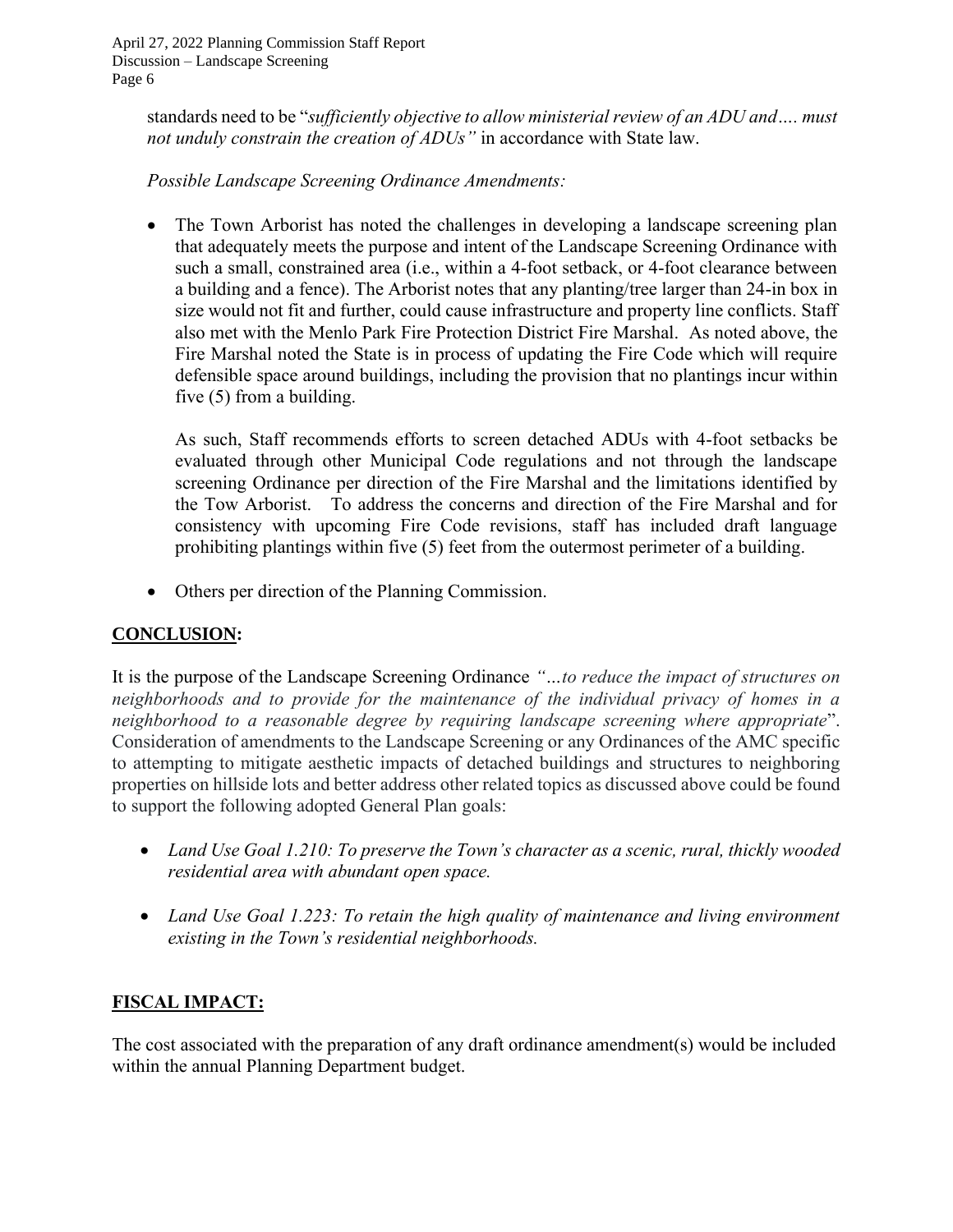Paux Germans *\_\_\_\_\_\_\_\_\_\_\_\_\_\_\_\_\_\_\_\_\_\_\_\_\_\_\_\_\_\_\_\_\_\_\_\_*

Stephanie B. Davis, AICP, Principal Planner

Attachments:

- 1. DRAFT AMENDED Chapter 17.50 "Landscape Screening" (tracked changes)
- 2. DRAFT AMENDED Revised Landscape Screening Checklist (tracked changes)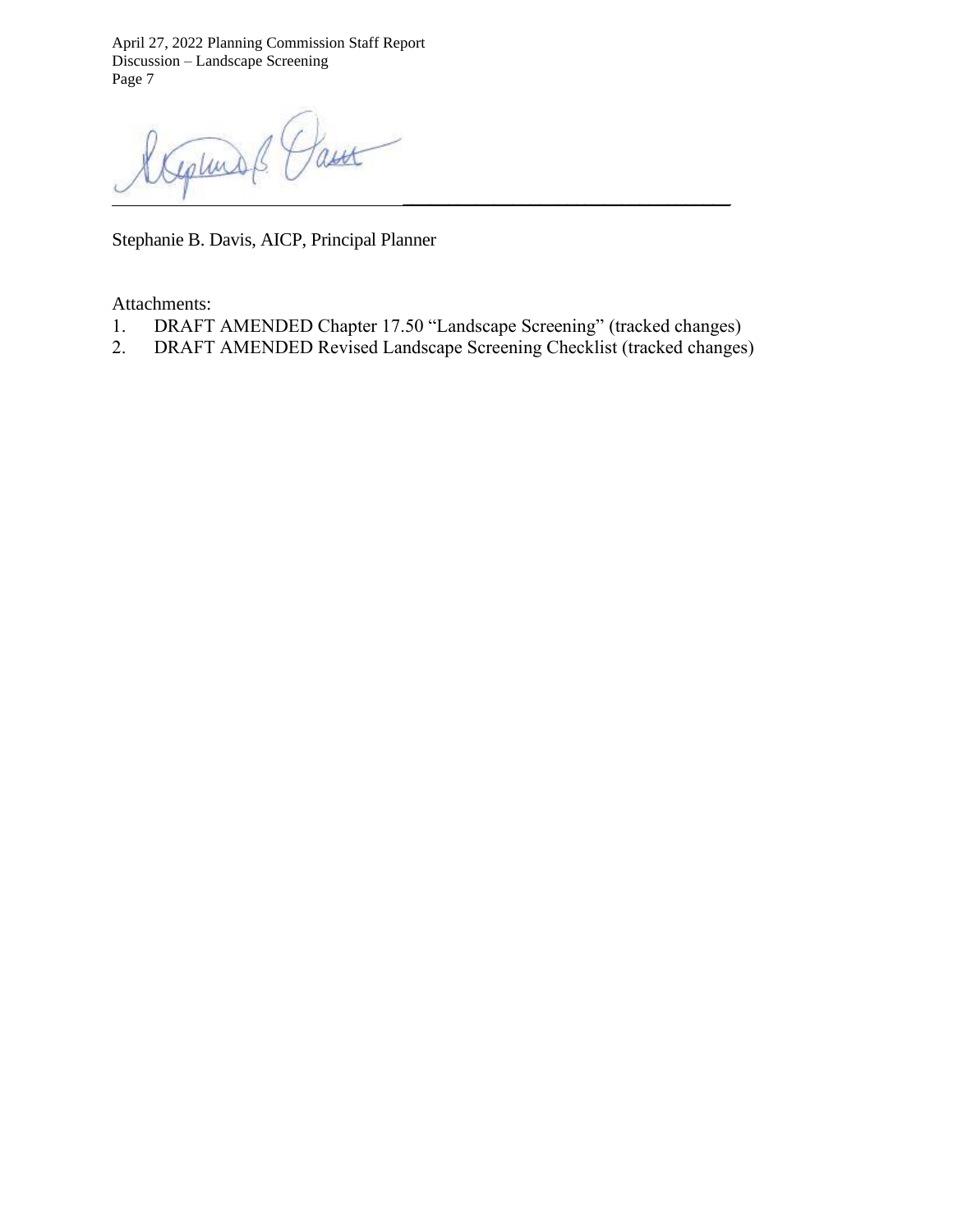#### **Chapter 17.50 LANDSCAPE SCREENING**

Sections:

**[17.50.010](https://atherton.municipal.codes/Code/17.50.010) Purpose.**

**[17.50.020 Applicability.](https://atherton.municipal.codes/Code/17.50.020)**

**17.50.030 General [Requirements.](https://atherton.municipal.codes/Code/17.50.030)**

**17.50.040 [Maintenance.](https://atherton.municipal.codes/Code/17.50.040)**

**17.50.050 Continued [Landscaping.](https://atherton.municipal.codes/Code/17.50.050)**

**17.50.060 Installation [Requirements.](https://atherton.municipal.codes/Code/17.50.060)**

**17.50.070 Plant Coverage and Tree [Sizes-Non](https://atherton.municipal.codes/Code/17.50.070) Hillside Lots.**

**17.50.080 Plant Coverage and Tree [Sizes-Hillside](https://atherton.municipal.codes/Code/17.50.070) Lots.**

**17.50.090 [Protection](https://atherton.municipal.codes/Code/17.50.080) of Heritage Trees.**

**17.50.100 Plant Coverage and Tree Sizes – Tower / Architectural Projections**

**17.50.110 Landscape Screening Plans.**

**17.50.120 [Violation.](https://atherton.municipal.codes/Code/17.50.090)**

**[17.50.130](https://atherton.municipal.codes/Code/17.50.100) Appeals.**

**17.50.010 Purpose.**

The purposes of this chapter are to reduce the impact of structures on neighborhoods and to provide for the maintenance of the individual privacy of homes in a neighborhood to a reasonable degree by requiring landscape screening where appropriate. (Ord. 582 § 1 (Exh. A (part)), 2009)

#### **17.50.020 Applicability.**

The requirements of this chapter shall apply to the following projects:

A. New construction that exceeds eighteen feet above grade; or

B. New construction of an accessory structure or alteration to an existing accessory structure that is more than six feet above grade and is less than twenty-five feet from a property line; or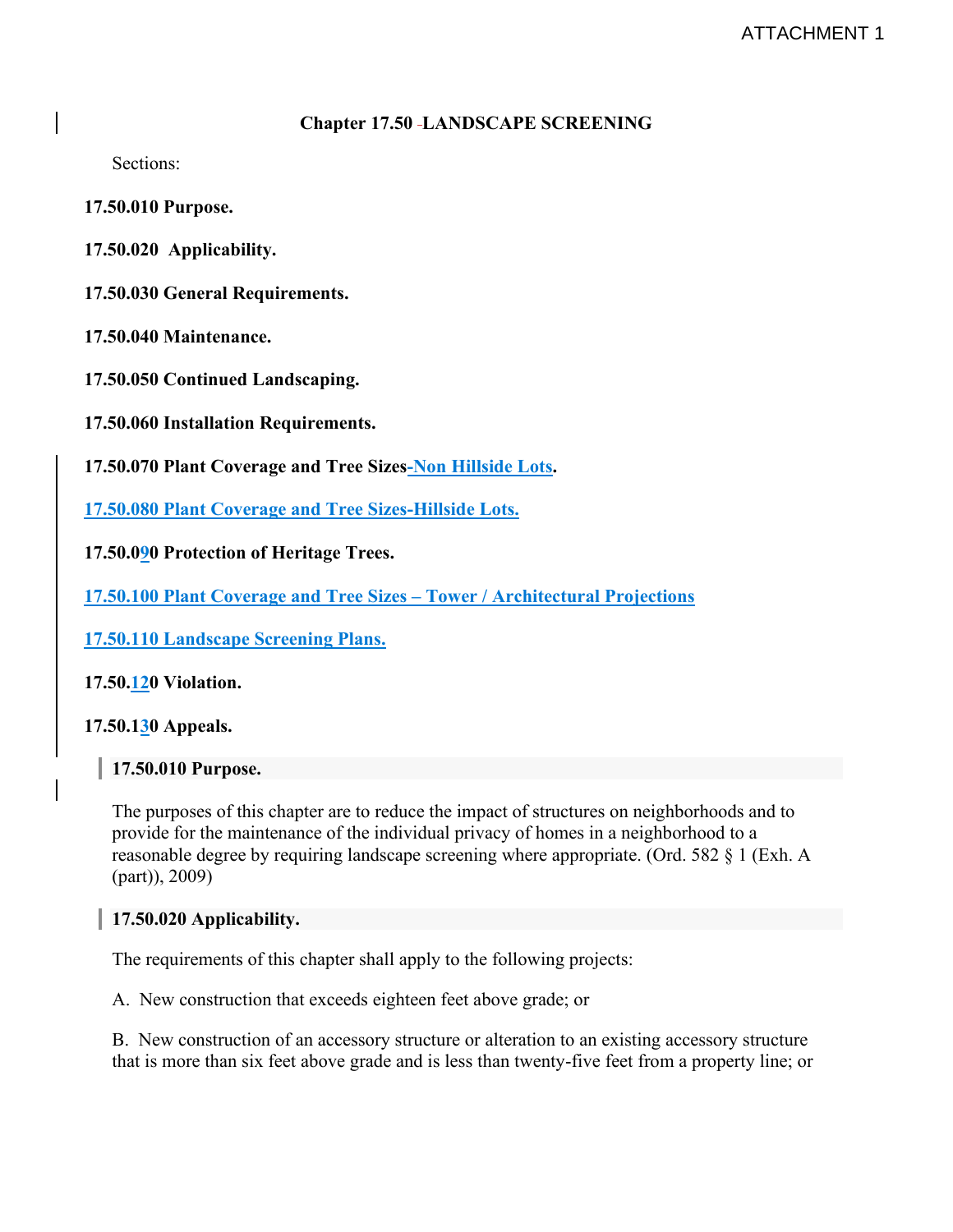C. New construction of an accessory structure or alteration to an existing accessory structure that is ten feet above grade and less than thirty-five feet from a property line.

D. New construction of architectural projections (e.g. towers, cupolas) on main and accessory buildings implementing exceptions to Height Limits for Main Structures subject to Section 17.42.040 of this Title.

In the case of additions to existing structures, only those areas adjoining each addition that meet the above criteria are required to be landscape screened. (Ord. 582 § 1 (Exh. A (part)), 2009)

## **17.50.030 General Requirements.**

The following general landscape requirements apply to all residential and nonresidential property within the town:

A. All front, side, and rear yards shall be landscape screened as described in this chapter. Front yards contiguous to a street shall not require landscape screening.

B. Plantings shall be provided by the owners and located to reduce the visual impact of structures. Planting with appropriate trees and plants shall be used where necessary to provide privacy. Landscaping on adjacent properties may be taken into consideration.

C. No plantings shall occur within five (5) feet from the outermost perimeter of a building and/or structure.

C. The provisions contained in this chapter are intended to be minimum standards and shall not preclude application of additional requirements where, in the opinion of the town arborist, such additional requirements are necessary to attain the purposes of this chapter and to attain compatibility with the general plan and the goals and policies of the town. (Ord. 582 § 1 (Exh. A (part)), 2009)

## **17.50.040 Maintenance.**

All landscape screening areas shall be maintained reasonably free of weeds, litter, and debris. All required planting shall be maintained in a healthy growing condition and, whenever necessary, replaced with plant materials approved by the town arborist to provide continued conformance with approved plans. All new screening plantings shall be provided with a water-efficient automatic irrigation system to be installed at the time of planting. (Ord. 582 § 1 (Exh. A (part)), 2009)

## **17.50.050 Continued Landscaping.**

A landscape screening agreement shall be signed by the applicant and shall be submitted to the town before any planning or building application is deemed complete. The purpose of this agreement is to ensure that the landscaping will not be removed at a future date, resulting in a loss of privacy and landscape screening. At no time shall the landscape screening plan be modified or amended in a manner not consistent with the approved plan without prior approval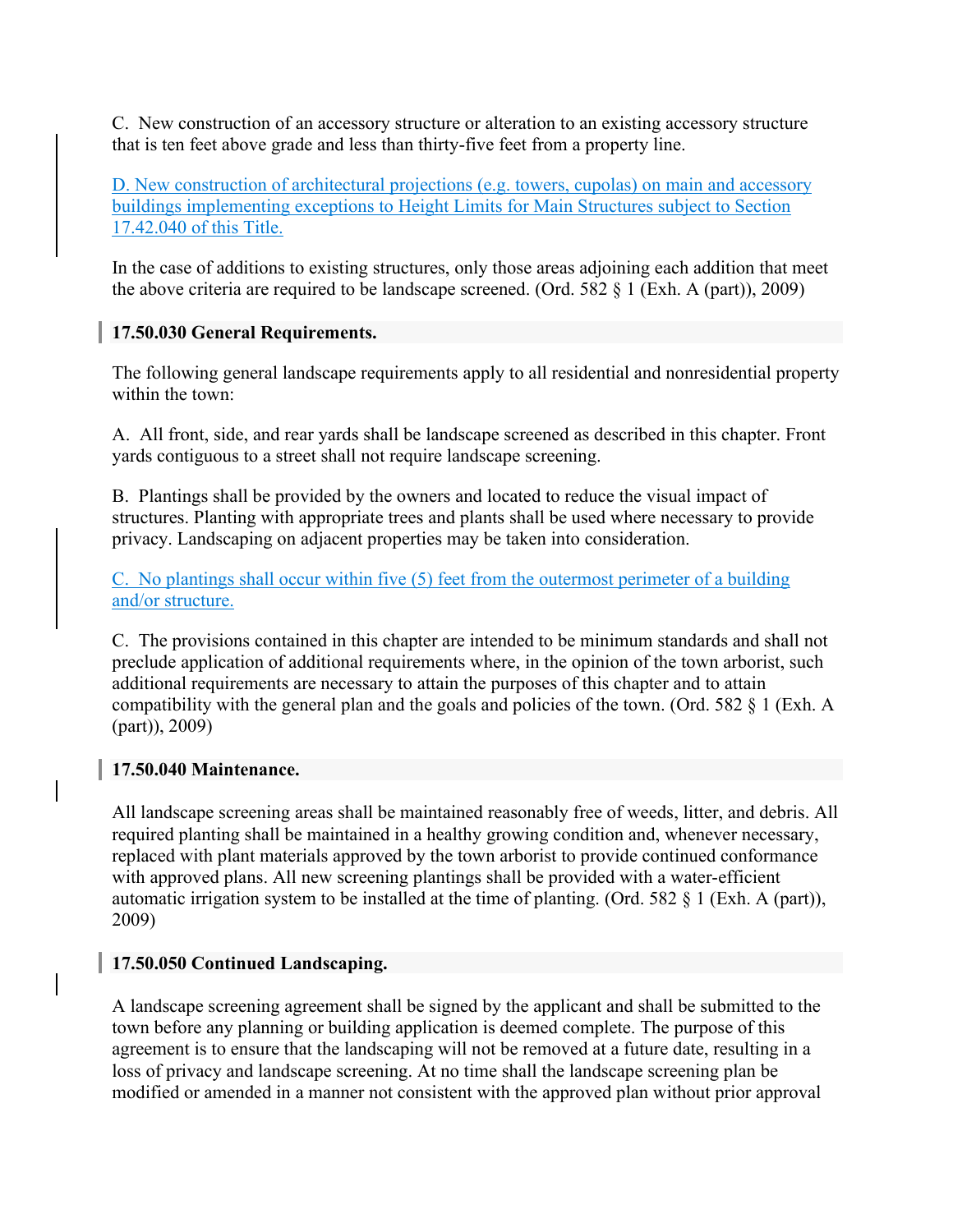of the town arborist. The intent is to maintain continued landscape screening of property consistent with the objectives of this chapter. Failure to comply with this requirement without first receiving authorization from the town arborist may result in an administrative penalty and fine as established by the city council. (Ord. 582  $\S$  1 (Exh. A (part)), 2009)

## **17.50.060 Installation Requirements.**

Prior to the final inspection or issuance of a certificate of occupancy (unless delay is authorized by the building official) all required landscape screening shall be installed in conformance with the approved plans. In the case of phased building construction, the town building official may permit phased installation of landscape screening. If the required landscaping is not installed prior to the final inspection, then a minimum five thousand dollar deposit and an agreement in writing, approved as to form by the city attorney, stating that all required landscaping shall be installed within six months, shall be executed by the applicant and submitted to the town before approval of the final inspection or issuance of the certificate of occupancy. (Ord. 582 § 1 (Exh. A (part)), 2009)

## **17.50.070 Plant Coverage and Tree Sizes – Non-Hillside Lots.**

For all lots with an average cross-slope (as determined under Section 16.24.050 Lot Size Requirements of the Town Municipal Code) of less than fifteen (15) percent plantings shall be sized to adequately screen the proposed structure within a period of five years from the date of issuance of a building permit. The following shall constitute minimum standards for plant coverage and tree sizes for non-hillside lots:

A. *Adequacy of Screening.* All plantings shall be of adequate size and spacing to ensure compliance with the screening requirements. A site inspection shall be conducted after a completed landscape screening application has been submitted. It shall be at the discretion of the town arborist to assess the adequacy of the proposed planting to meet the screening requirement.

B. *Minimum Tree/Shrub Size and Growth Rate.* All trees and shrubs shall be at least twentyfour-inch box container size at the time of installation and shall reach a minimum height of 22 feet at maturity in accordance with the Sunset Western Garden book, or similarly accepted industry standard reference guide. Larger trees and/or shrubs may be required in the sole discretion of the town arborist where deemed necessary to meet the objectives of this chapter.

*C. Encouraged Tree and/or Shrub Species.* Where suitable, the planting of California native and/or drought-tolerant shrubs and/or trees is strongly encouraged.

D. *Prohibited Tree Species.* The following tree species shall be prohibited as part of any required landscape screening plan:

- 1. Acacia baileyana—Bailey acacia.
- 2. Acacia decurrens—Green wattle.
- 3. Acacia melanoxylon—Black acacia.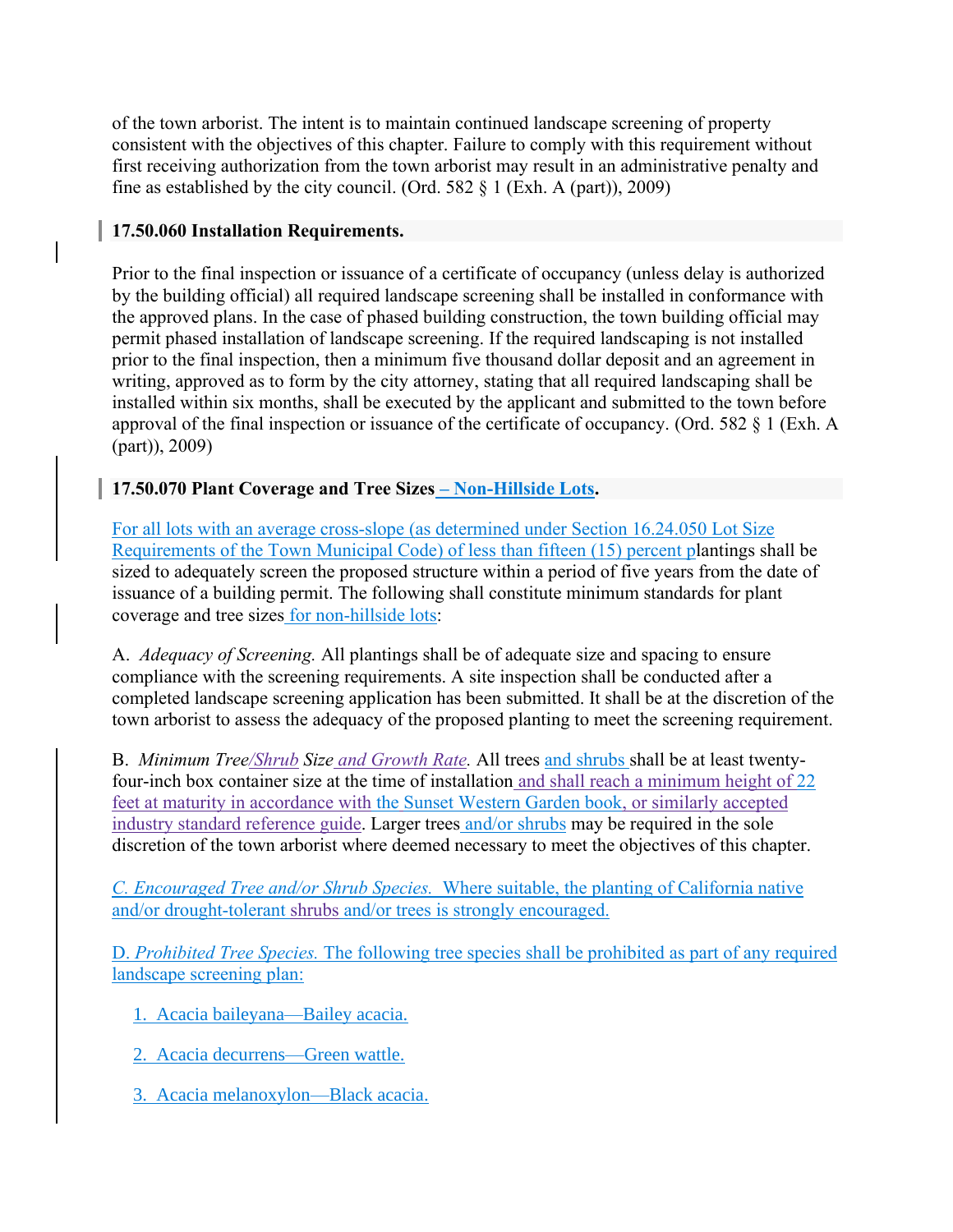4. Ailanthus altissima—Tree of heaven.

5. Albizia julibrissin – Mimosa.

6. Any species of eucalyptus.

7. Pinus radiata—Monterey pine.

8. Notholithocarpus densifloru - Tan Oak

## **17.50.080 Plant Coverage and Tree Sizes – Hillside Lots**

For all lots with an average cross-slope (as determined under Section 16.24.050 Lot Size Requirements of the Town Municipal Code) of fifteen (15) percent or greater shall be considered Hillside lots for purposes of this Chapter. Plantings shall be sized to adequately screen the proposed structure within a period of five years from the date of issuance of a building permit. The following shall constitute minimum standards for plant coverage and tree sizes on hillside lots:

A. *Adequacy of Screening.* All plantings shall be of adequate size and spacing to ensure compliance with the screening requirements. A site inspection shall be conducted after a completed landscape screening application has been submitted. It shall be at the discretion of the town arborist to assess the adequacy of the proposed planting to meet the screening requirement.

B. *Minimum Tree Size.* All trees shall be at least thirty six-inch box container size at the time of installation and shall reach a minimum height of 22 feet at maturity in accordance with the Sunset Western Garden book arboricultural standards, or similarly accepted industry standard reference guide. Larger trees may be required in the sole discretion of the town arborist where deemed necessary to meet the objectives of this chapter.

*C. Encouraged Tree and/or Shrub Species.* Where suitable, the planting of California native and/or drought-tolerant shrubs and/or trees is strongly encouraged.

D. Screening of Lighting. All Landscape Screening plans shall be designed so as to screen any lighting on any buildings / structures.

D. *Prohibited Tree Species.* The following tree species shall be prohibited as part of any required landscape screening plan:

1. Acacia baileyana—Bailey acacia.

2. Acacia decurrens—Green wattle.

3. Acacia melanoxylon—Black acacia.

4. Ailanthus altissima—Tree of heaven.

5. Albizia julibrissin – Mimosa.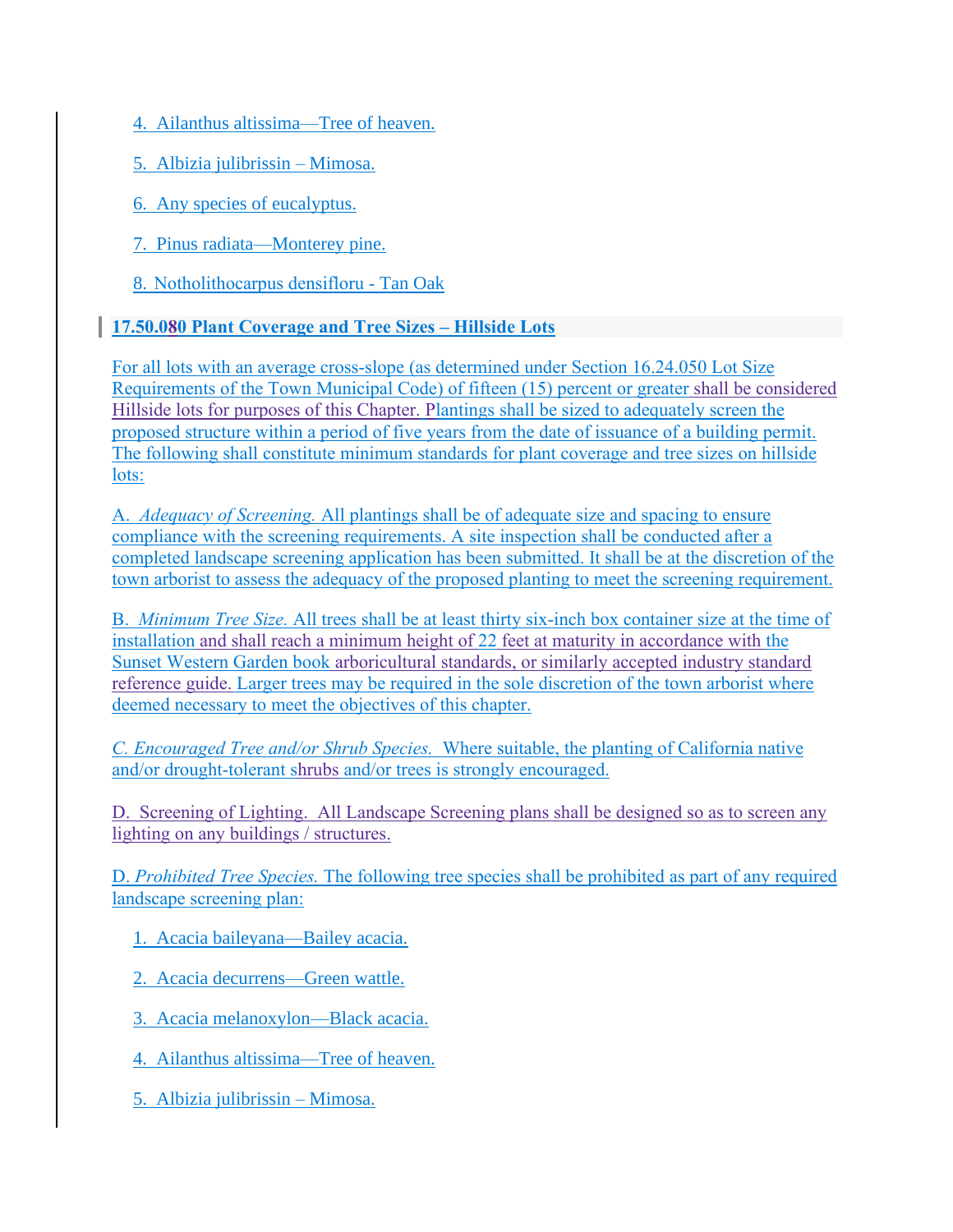6. Any species of eucalyptus.

7. Pinus radiata—Monterey pine.

9. Notholithocarpus densifloru - Tan Oak

## **17.50.090 Plant Coverage and Tree Sizes – Tower / Architectural Projections**

In addition to all other applicable provisions within this Chapter, any landscape screening plan associated with an approved development permit implementing the provisions of Section 17.42.040 of the Town Code shall include the additional, minimum standards for plant coverage and tree sizes:

B. *Minimum Tree Quantity and Size.* A minimum of two (2) trees at least thirty six-inch box container size at the time of installation, and shall reach a minimum height of 22 feet at maturity in accordance with the Sunset Western Garden book, or similarly accepted industry standard reference guide. Larger trees may be required in the sole discretion of the town arborist where deemed necessary to meet the objectives of this Chapter.

B. *Tree Planting Location.* All trees to be planted to implement this Section shall be located inwards towards the main residence, in reasonable proximity to the tower / architectural projection and planted such that views from neighboring properties are screened to the maximum extent feasible.

## **17.50.100 Protection of Heritage Trees.**

Existing on-site and adjacent heritage trees shall be protected and compliance with chapter [8.10](https://atherton.municipal.codes/Code/8.10) (Removal of and Damage to Heritage Trees) of the town municipal code relating to heritage trees is required. Landscape screening plans shall identify the location, size and species of all existing heritage trees and their associated Tree Protection Zone (TPZ) within the construction zone and shall demonstrate all proposed new landscaping is located a minimum 3x TPZ away from each existing heritage tree. Each application shall include a tree preservation plan in accordance with the requirements of Chapter 8.10 of the Town Municipal Code to be implemented during construction. (Ord. 582 § 1 (Exh. A (part)), 2009)

**17.50.110 Landscape Screening Plans.**

All landscape screening plans shall, at a minimum, contain the all information as prescribed on the Town's Landscape Screening Checklist form provided by the Town Arborist.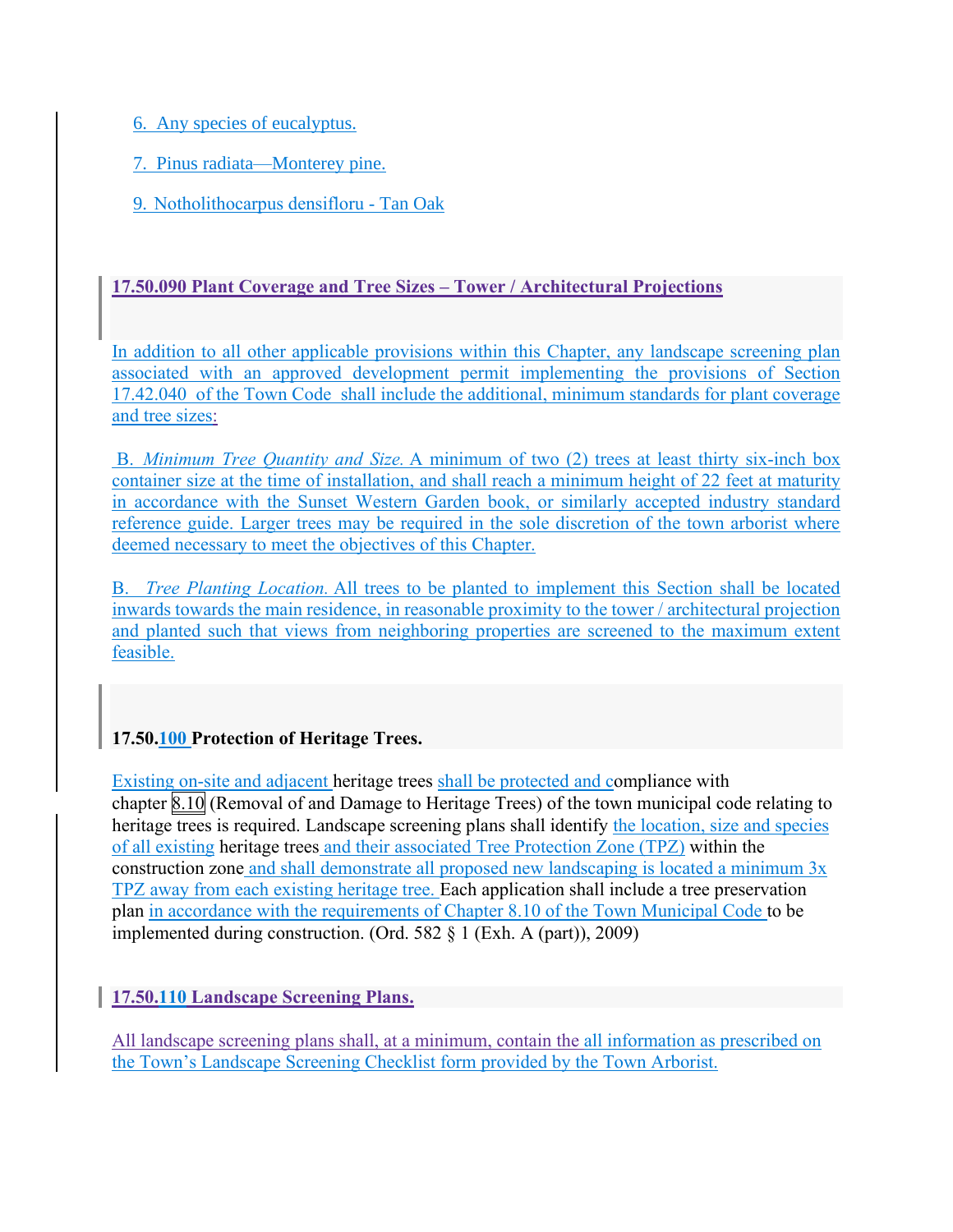#### **17.50.120 Violation.**

 $\overline{\phantom{a}}$ 

Each violation of this chapter shall constitute a public nuisance and be subject to abatement as such. When, in the opinion of the town arborist or his or her duly authorized representative, this chapter is not being complied with, the town arborist may issue a stop work order for all construction work on the entire site. (Ord. 582 § 1 (Exh. A (part)), 2009)

#### **17.50.130 Appeals.**

Any property owner applicant affected by a decision of an official hereunder may appeal such decision to the city council in accordance with the provisions of section  $\boxed{17.06.100}$  $\boxed{17.06.100}$  $\boxed{17.06.100}$  (Appeals) of this title. (Ord. 582 § 1 (Exh. A (part)), 2009)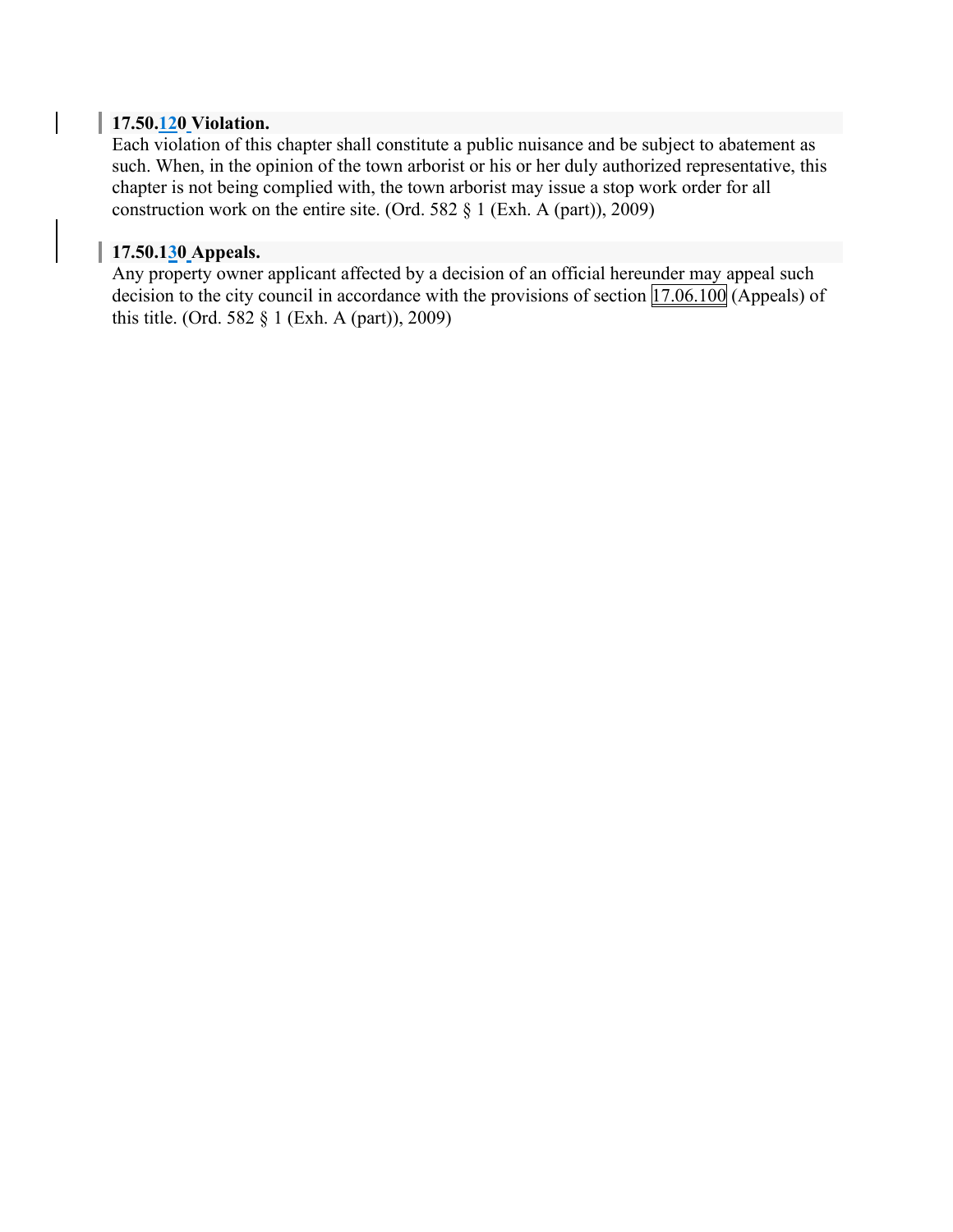

# **Landscape Screening Requirements and Checklist**



The purposes of this chapter are to reduce the impact of structures on neighborhoods and to provide for the maintenance of the individual privacy of homes in a neighborhood to a reasonable degree by requiring landscape screening where appropriate.

| Yes or No        | Is there any new construction 18' above grade                                                                                               |
|------------------|---------------------------------------------------------------------------------------------------------------------------------------------|
| Yes or No        | Any new accessory structure or addition that is 6' above grade and less than<br>25' from property line?                                     |
| Yes or No        | Is there new construction or addition 10' above grade and less than 35' from<br>the property line?                                          |
| <b>Yes or No</b> | Is there new construction on the main residence that includes an<br>architectural projection (tower, etc) per Section 17.42.040 of the AMC? |

**If you answered yes to any of the above for new construction a Landscape Screening permit is required in compliance with Chapter 17.42 "Landscape Screening" of the Atherton Municipal Code (AMC).**

See Atherton Municipal Code Section Chapter 17.50 for Landscape Screening at <http://www.codepublishing.com/CA/atherton.html>

**When required, landscape screening is required at all front, side and rear yards** to reduce the visual impact of structures, and provide privacy to surrounding residents. Front yards contiguous to a street shall not require landscape screening

For Hillside Lots - All trees must be in a minimum 3624" box container. Larger trees may be required by the Building Official or Town Arborist and 15 gal trees or shrubs may be allowed at the discretion of the Building Official or Arborist.

For Non-Hillside Lots - All trees must be in a minimum 24" box container. Larger trees may be required by the Building Official or Town Arborist.

Proposed Landscape Screening must be installed so that the structure will be adequately screened within 5 years of the date of installation by the planted trees.

Please include the following with your application:

- 1. Completed Building Permit Application
- Three copies of the siteplot plan showing all the required Landscape Screening

2.3. Average Cross Slope as defined by Section 16.24.050 of the AMC and statement as to whether or not the property is a hillside lot as defined by Chapter 17.52 of the AMC.

- If property is a hillside lot, eElevation dDrawings of each building/structure, including second story windows facing towards neighboring properties are may be required to be included in the submittal
- 5. If main residence includes an approved architectural projection per Section 17.42.040 of the AMC, such architectural projection shall be clearly denoted on the site plan.
- 4.6. All existing trees and/or shrubs (both on-site and on adjacent properties) to be used as

**Formatted:** Right: 0.25"

1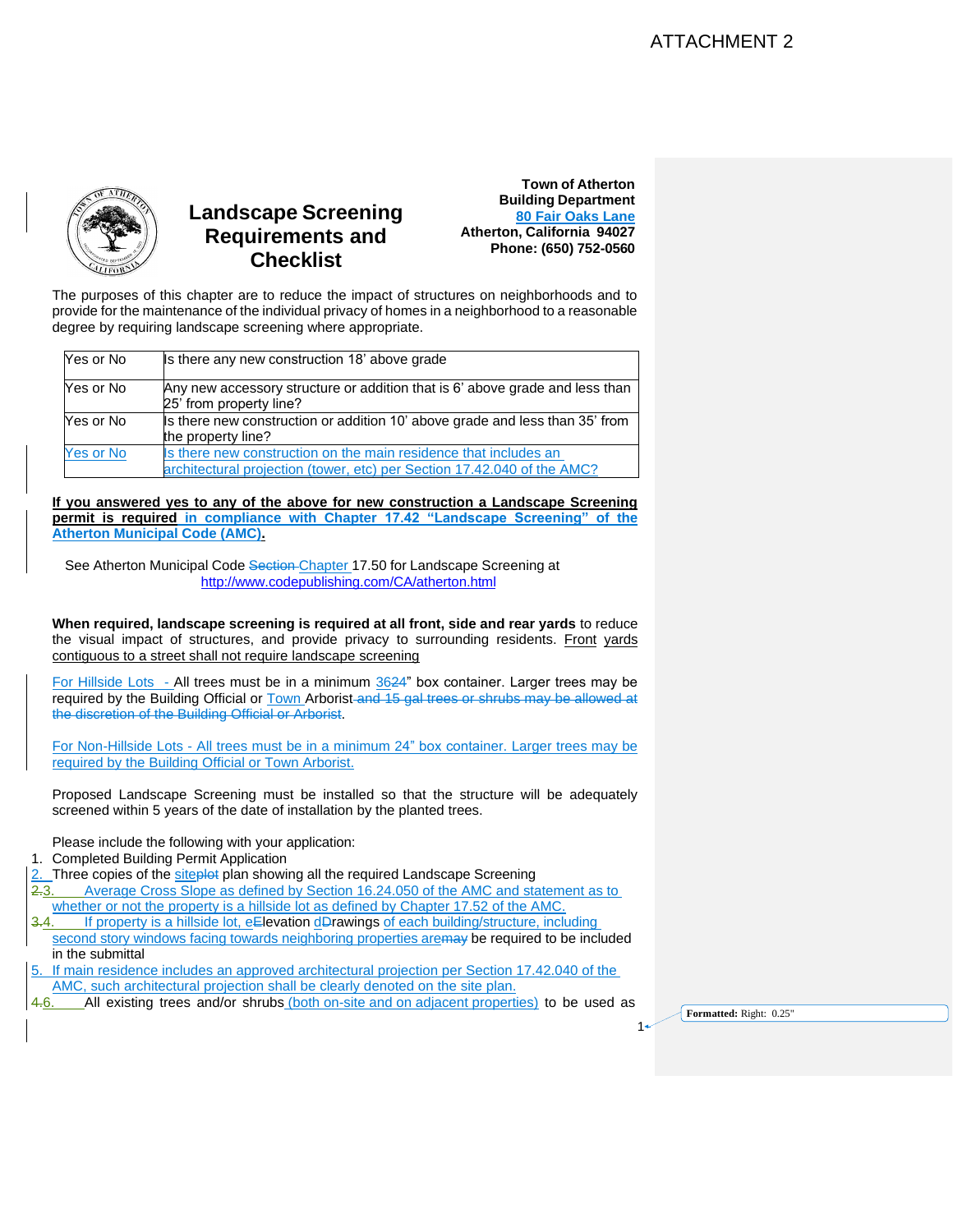credit towards Landscape Screening requirements labeled with common name, botanical name, size and height.

- 5.7. All new trees and/or shrubs to be used towards Landscape Screening requirements labeled with common name, botanical name and container size  $\frac{6-8}{10}$ . For new trees and/or shrubs the proposed automatic irr
- For new trees and/or shrubs the proposed automatic irrigation system at the time of planting.
- 9. Protective measures for existing Heritage trees must be noted on plans, including the Tree Protection Zone (TPZs) for each tree, and details noting that all proposed new trees and/or shrubs are located a minimum distance of 3x TPZ from any existing heritage tree.

 $\sqrt{7.10}$ . Must be of adequate size and spacing to insure compliance with screening requirements.

The review of the application will require a site visit that is to be scheduled with the Town Arborist. After approval an inspection will be conducted once landscape screening building permit is issued.

All landscape screening must be installed approved prior to final inspection and occupancy.

Rev X, 2022

| Formatted: Right: 0.25" |
|-------------------------|
|                         |